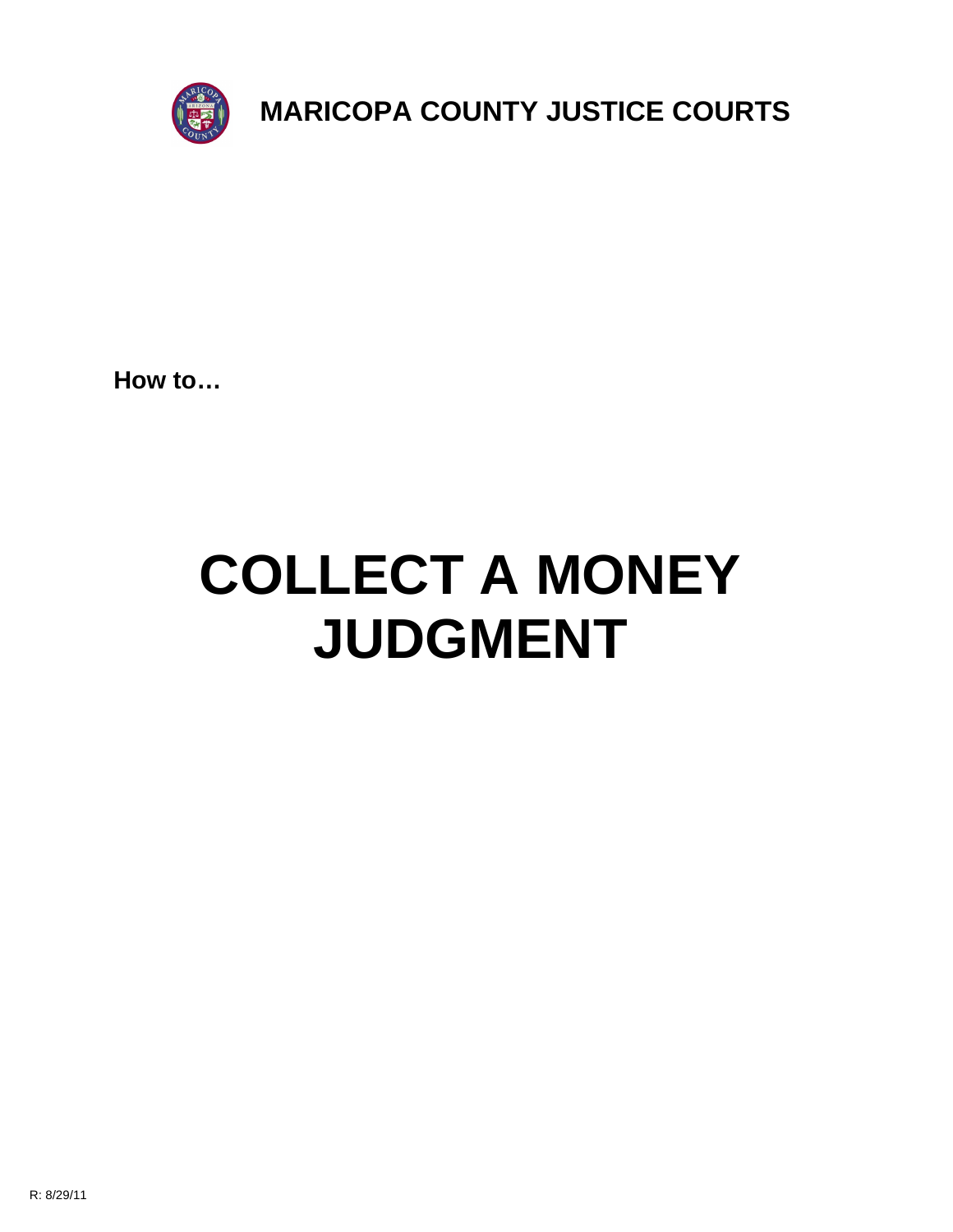

**MARICOPA COUNTY JUSTICE COURTS**

Your judgment entitles you to collect through various legal means. The court does not collect the judgment for you and the court cannot recommend a method of collection for you as the **court does not provide legal advice.**

You must decide which avenue of collection you will pursue. You will prepare and file the appropriate court forms. It is also your responsibility to obtain addresses or other information you may need as you pursue collection. The court will provide you with the forms and instructions. Any additional fees that may be incurred will be added to your judgment amount as accruing court costs.

#### Please **STOP:**

If there has not yet been a judgment rendered from the court.

If there is a satisfaction of judgment filed.

## Please **PROCEED:**

If there has been a judgment rendered in your favor.

### **FORMS** Needed:

[Information for Collecting a](http://justicecourts.maricopa.gov/) Money Judgment

#### **INSTRUCTIONS:**

Read the Information for Collecting a Money Judgment. Determine which action you want to take and ask the clerk for the appropriate packet for a garnishment, lien, writ or judgment debtor's examination.

Visit us at http://justicecourts.maricopa.gov/ for additional filing information and online forms.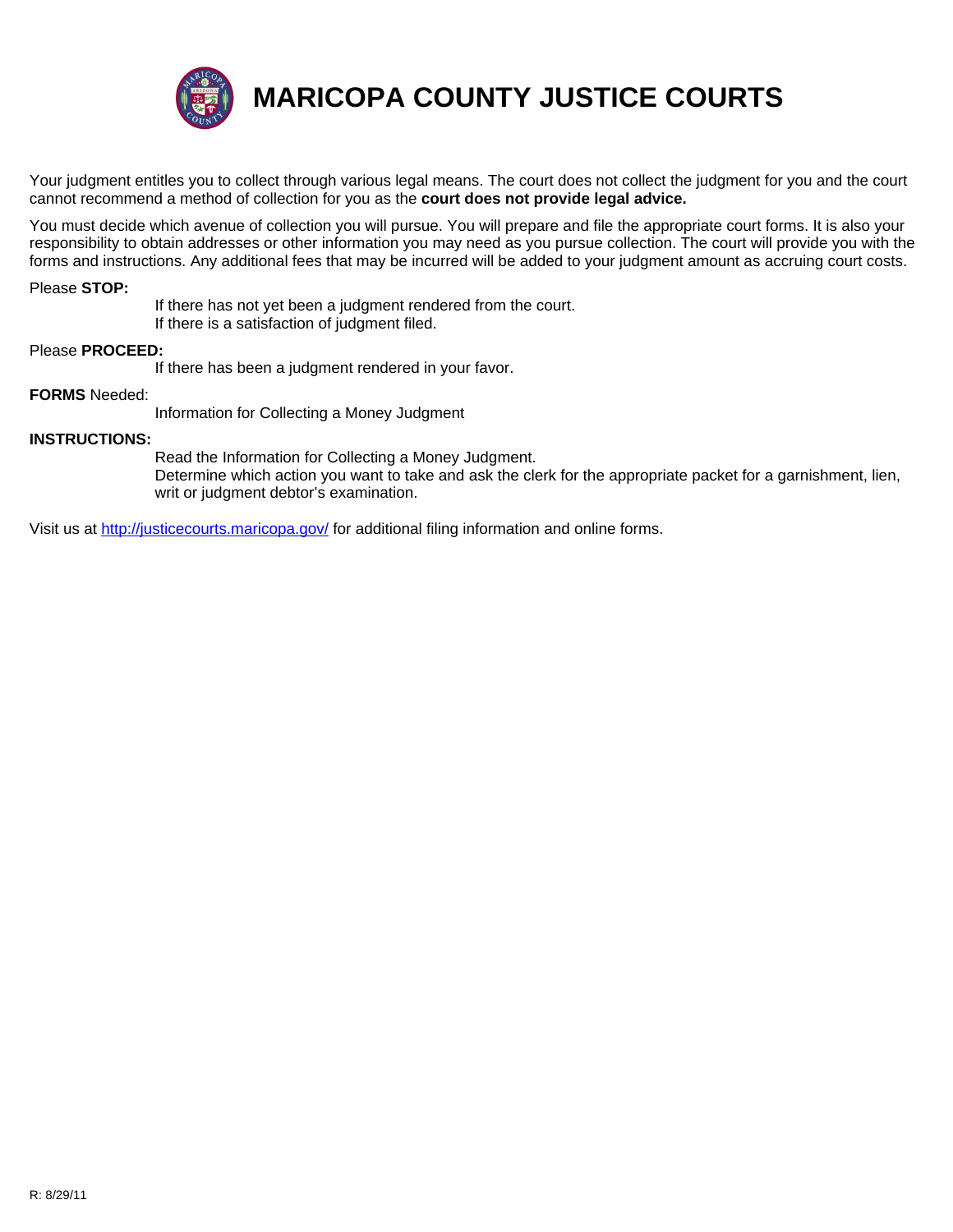

# **Maricopa County Justice Courts**

INFORMATION FOR COLLECTING A MONEY JUDGMENT

A Judgment is enforceable for ten (10) years from date of Judgment. The Judgment may be renewed prior to the expiration of the Judgment date for an additional ten (10) years. The Judgment belongs to you, the Judgment Creditor. You may or may not collect. The Court provides a legal avenue to collect a judgment.

**JUDGMENT CREDITOR:** The party whom the Judgment was awarded.

**JUDGMENT DEBTOR:** The party whose judgment is against.

#### **THE COURT'S ROLE:**

- ~ Does not collect the Judgment for Creditor.
- ~ Provides legal procedures for Creditor to collect.

#### **CREDITOR CAN:**

- ~ Begin with sending a demand letter to debtor explaining intent to collect.
- $\sim$  Enter into a payment agreement with the Debtor.
- ~ Chose one or more of several collection procedures.

#### **CREDITOR IS RESPONSIBLE:**

- $\sim$  To assure that you have been given the correct forms.
- ~ Complete each form.
- ~ Please write clearly. *Remember who will gain by properly completing forms.*
- ~ You have addresses needed.
- ~ Pay fees for the issuance and service of the documents.

**COURT FEES AND COSTS:** Refer to the Court's posted schedule of fees NOTE: The fees are referred to as accruing costs that you are entitled to also collect. You may add additional fees in your collection documents. Note that the court need not issue an amended Judgment to include costs of collecting the Judgment. You should keep all receipts as the Debtor is entitled to know your accruing costs.

**COLLECTION AGENCY:** You may consider referring your Judgment to an agency who may charge you a percentage of what is collected. You may find an agency in a phone directory.

**ATTORNEY:** You may hire an attorney to collect for you in that case the attorney file documents for you and attend any court dates on your behalf.

**SUPPLEMENTAL PROCEEDING (also known as a JUDGMENT DEBTOR EXAM (JDE)):** The Supplemental Proceeding is held to obtain information about the assets and relevant information you need to help you in collecting. You may have the Debtor appear or a person (party) who has knowledge of the Debtors assets. IF the party is personally served and a description and DOB is provided by you the court may issue a Civil Arrest Warrant in the event of a failure to appear.

- ~ You complete the form take to the Court and pay a fee.
- ~ The Court issues a Court Date and time that you are also required to attend as **you will be asking the party questions who will be under oath regarding assets.**
- ~ **Serve person named by Process Service (this is an additional fee you can find a Process Company in a phone directory).**
- ~ **You may want to remind your process server:**
	- P Make personal service upon the named person.
	- P To get the person's physical description and DOB (necessary if the party fails to appear and issue Civil Warrant).

**GARNISHMENT:** This Process will enable you to collect money owed to the Debtor by others (most common: employment or bank).

#### **EARNINGS:** Wages.

**NON-EARNINGS:** Bank Account; monies due to Debtor by other parties.

**GARNISHEE:** The entity of the garnishment such as an employer or the Debtor's bank Note: for a bank account, if you do not know the debtor's account number the bank requires a search fee. You must know where the Debtor works and or where Debtor banks. You may garnish either at different times or at the same time.

- ~ You must provide correct names and addresses of the Garnishee.
- ~ After completing the Garnishment forms you file with the Court and pay an issuance fee.
- ~ The Court will issue the Writ of Garnishment.
- ~ Serve the Garnishee though a Process Server (this is an additional fee you can find a Process Company in a phone directory).
- ~ The Garnishee is required to file an Answer with you and the Court.

#### *The individual Garnishment packets include more detailed instructions as to how to proceed with a Garnishment.*